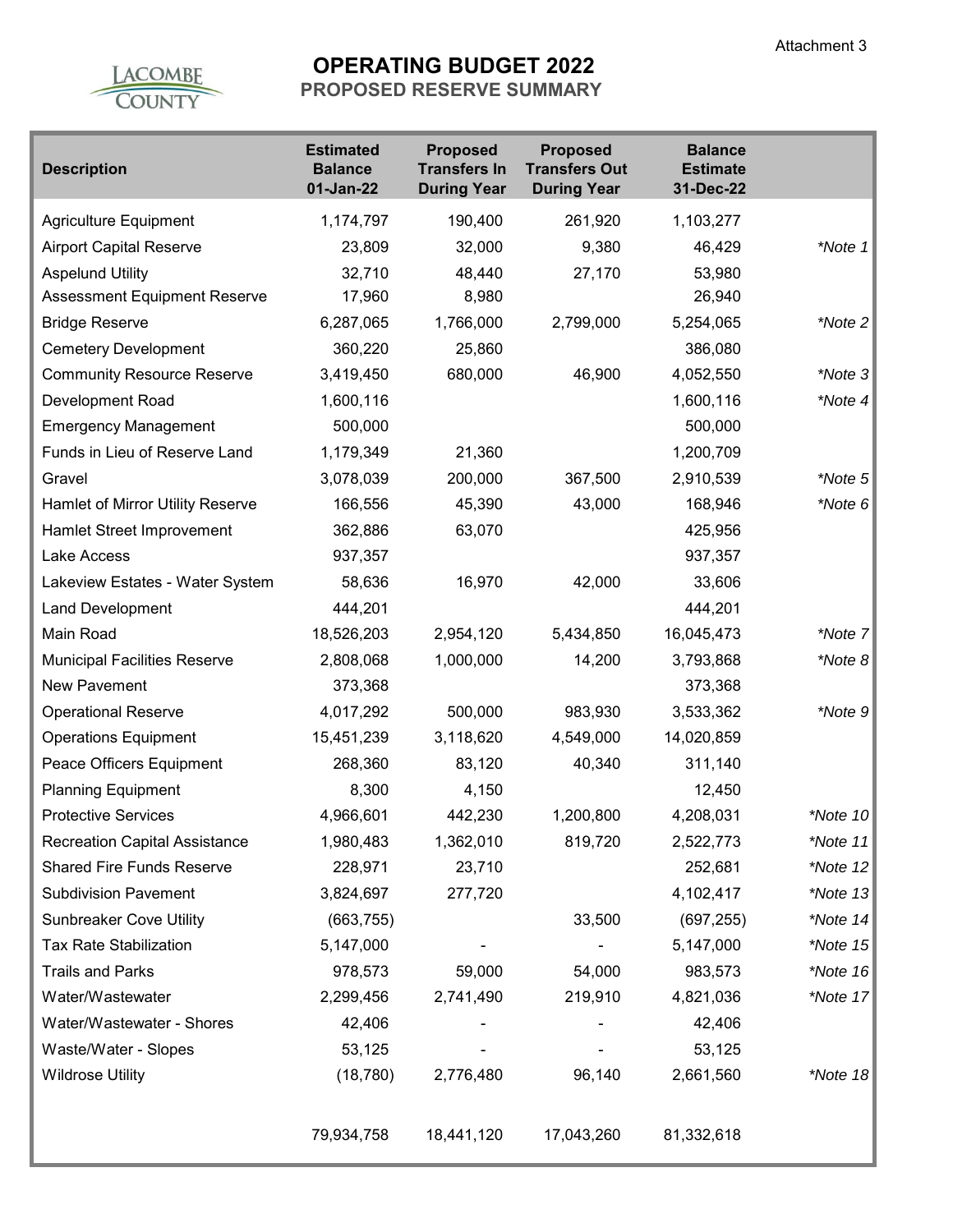

## **OPERATING BUDGET 2022 PROPOSED RESERVE SUMMARY**

## Note 1

Annual contribution \$32,000 Reduction to reserve - Seal Coating Taxiways

#### Note 2

Allocation to Bridge Reserve - 1) Tax supported funding \$1,700,000 2) Bridge material sales surplus \$66,000 Reductions to the reserve - 2022 Bridge Projects \$2,799,000

## Note 3

Community Resource Reserve Increases 1) Projected Community Aggregate Levy Revenue \$680,000 2) Well Drilling Equipment Tax suspended for three years Reserve decreases 1) Portion of peace officer salary \$46,900

#### Note 4

The Road Development Reserve increase as a result of levies collected through developments to fund future road infrastructure. No transfers anticipated in 2022

#### Note 5

Annual tranfer to Gravel Reserve of \$200,000 Reserve decrease to fund gravel haul from Clearwater to Eckville pit

#### Note 6

Contribution from franchise fee \$24,460 and annual allocations from the water system \$20,930 Reserve decreases 1) Ventilation upgrades at Liftstation \$7,000 2) Fencing around Lagoon \$23,000, 3) Truckfill backflow prevener \$6,000 4) Ventilation upgrades at Pumphouse \$7,000

#### Note 7

Transfer to Main Road Reserve 1) Annual Allocation \$2,954,120 Reduction to the Main Road Reserve 1) MSI Reallocation \$3,750,000 2) Chip Seal Projects \$485,800, 3) Lockhart Road Paving \$1,199,050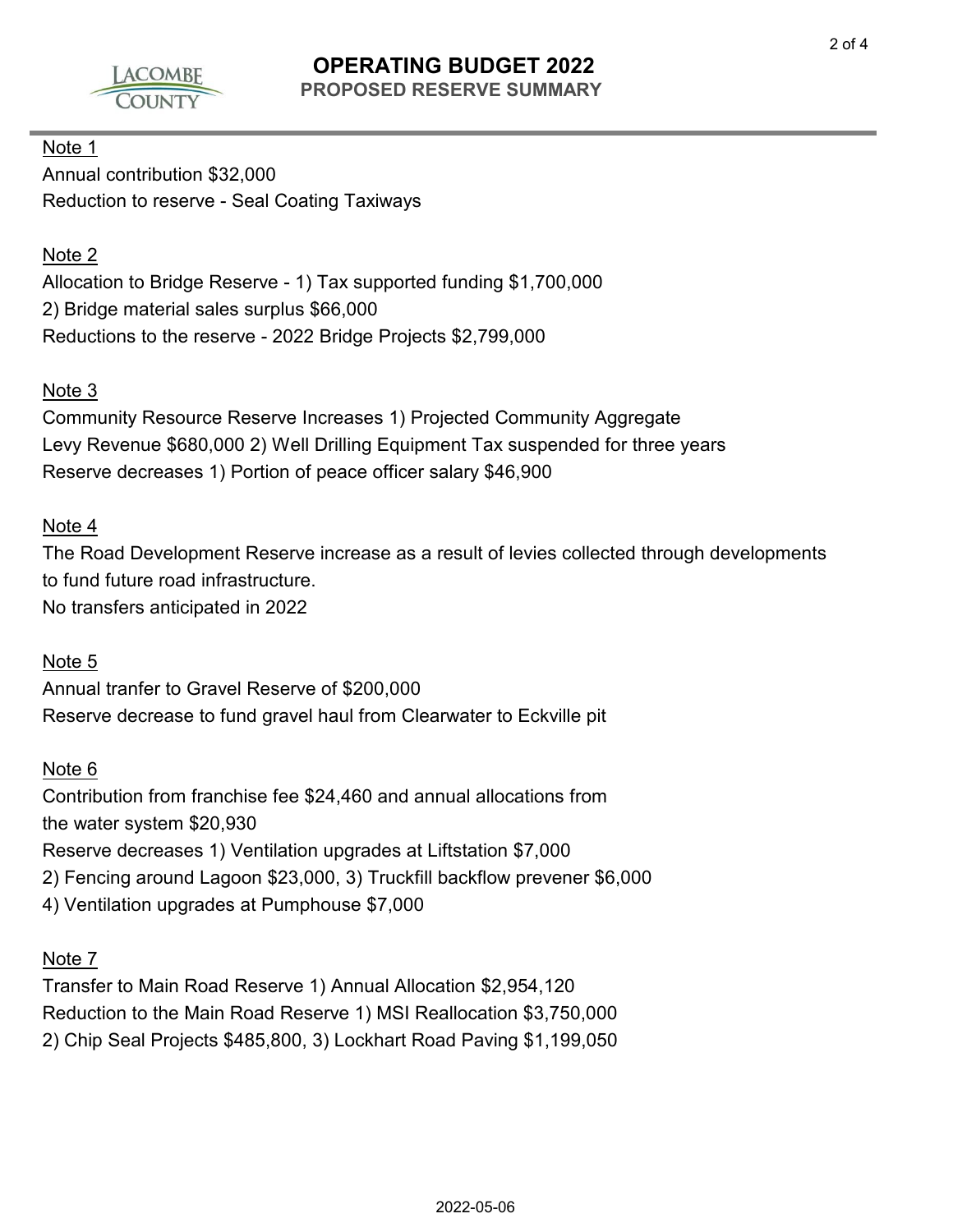

## **OPERATING BUDGET 2022 PROPOSED RESERVE SUMMARY**

## Note 8

MSI Reallocation \$1,000,000; Funding Parking Lot Repair \$14,200

## Note 9

Transfer from the Operational Reserve includes projects carried forward from prior years budgets, funds set aside through long range plans and use of MSI contingency allocations

| <b>Administration - Records Management</b>        | \$191,310 |
|---------------------------------------------------|-----------|
| <b>Administration - Financial Software</b>        | \$53,980  |
| <b>Administration - Parking Lot Repairs</b>       | \$37,400  |
| <b>Administration - Website Upgrades</b>          | \$50,000  |
| <b>Assessment Legal Fees</b>                      | \$50,000  |
| <b>Common Services - Professional Speaker</b>     | \$3,000   |
| <b>Common Services - Innovation Initiative</b>    | \$10,000  |
| <b>Common Services - Priority Based Budgeting</b> | \$25,000  |
| Enforcement - E Ticketing Hardware                | \$8,000   |
| Enforcement - Over The Air ReKey                  | \$9,660   |
| Enforcement - Radar Speed Sign                    | \$4,000   |
| Fire - Fire Nozzle - Alix                         | \$3,600   |
| Fire - Rescue Boat - Bentley                      | \$8,500   |
| Planning - Area Structure Plans                   | \$5,000   |
| <b>Planning - Engineering Contingency</b>         | \$5,000   |
| <b>Planning - Economic Development Strategy</b>   | \$60,000  |
| <b>Operations - General Operating</b>             | \$150,480 |
| <b>Operations - Fuel Contingency</b>              | \$300,000 |
| Safety - Wellness Speaker                         | \$9,000   |
|                                                   | \$983,930 |

Transfer to the Operational Reserve \$500,000 MSI Reallocation

#### Note 10

Protective Services Reserve increases include annual allocation of \$294,660 and our share of the Shared Fire Reserve refund of \$147,570

Protective Service Reserve decreases 1) Alix Fire Department \$8,400,

2) Bentley Fire Department- Extrication Equipment \$50,000, 3) Clive Fire Department \$8,400,

4) Lacombe Fire Department \$14,000, 5) two Tenders \$730,000,

6) Rescue Unit \$390,000